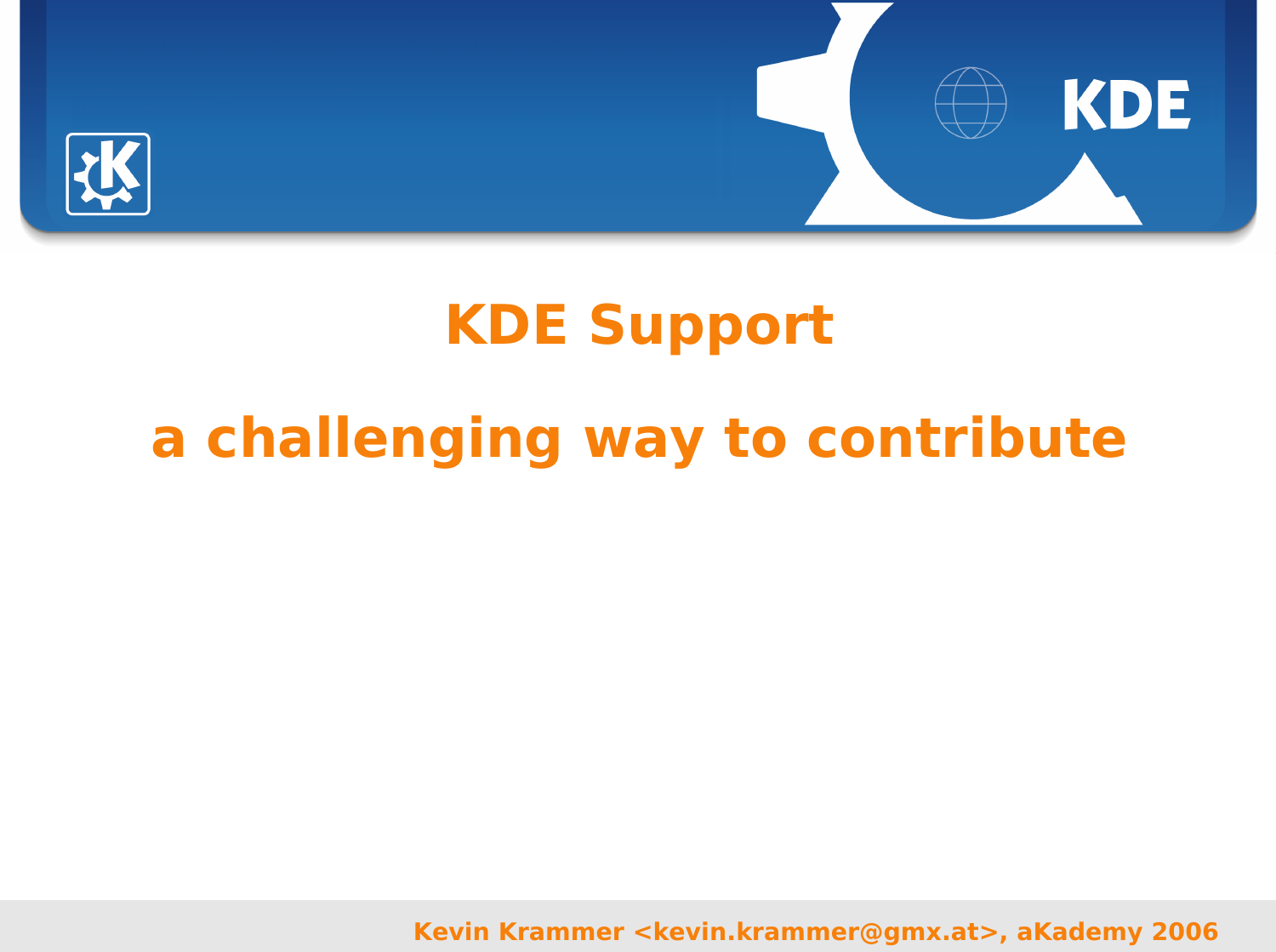



- **Mailinglists, newsgroups, web forums, IRC channels**
- **Direct contact between users and creators**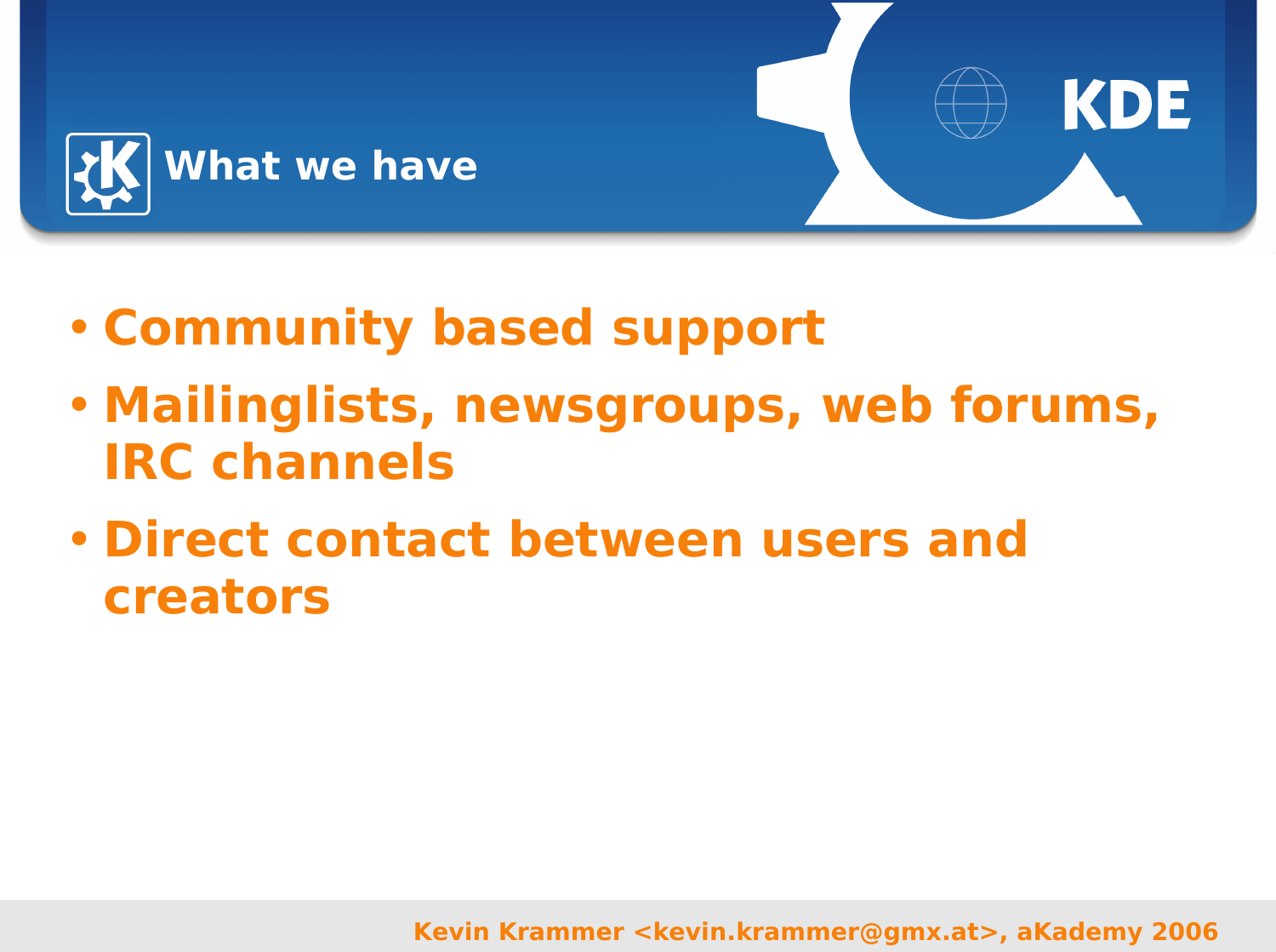

- **gratifying**
- **everyone can do it**
- **scaling good in time**
- **improves your knowledge**
- **creators can gather feedback**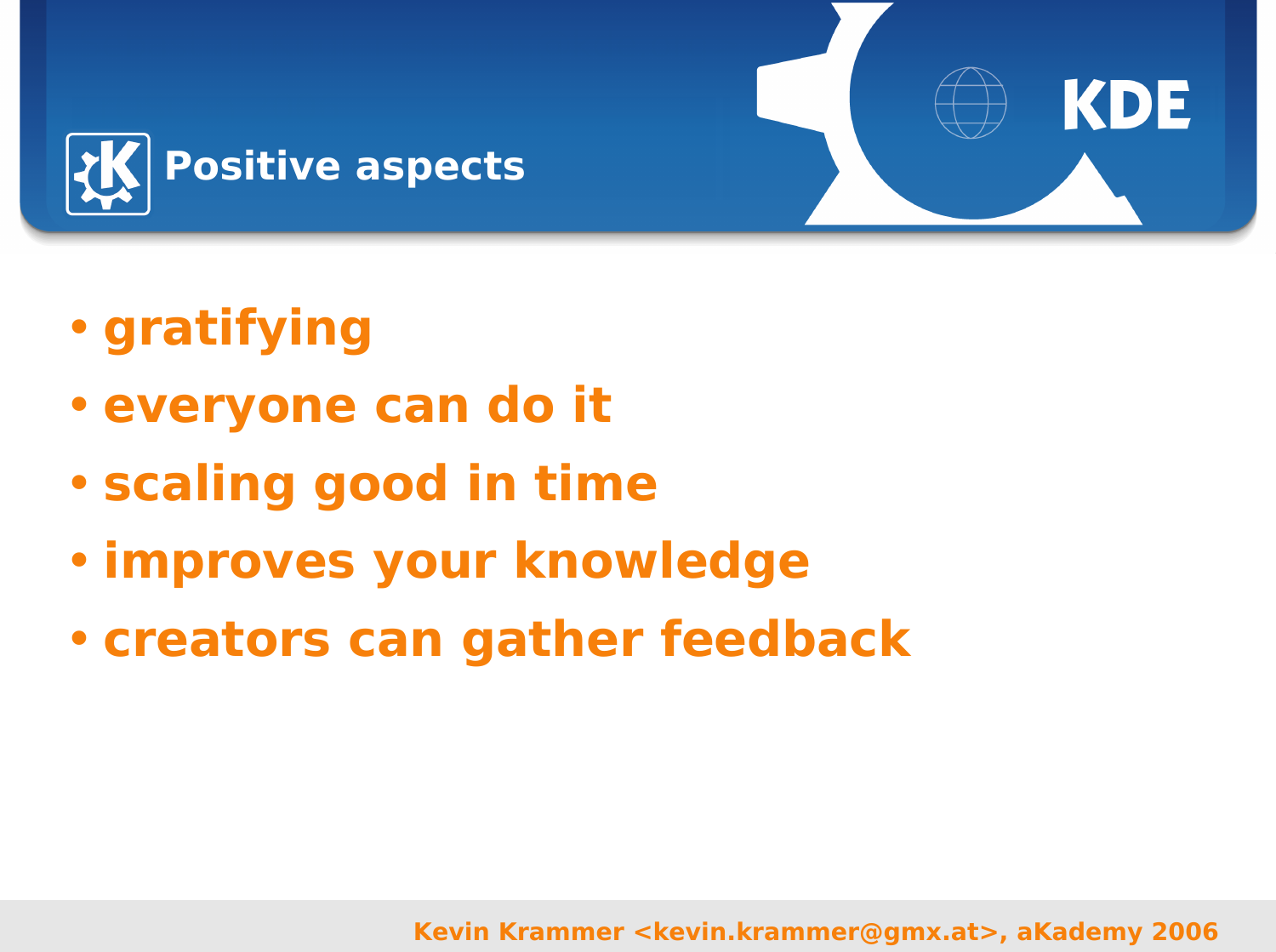

- **having trust in your knowledge**
- **different ways of thinking**
- **language barriers**
- **professional distance**
- **overestimating your time budget**

**Kevin Krammer <kevin.krammer@gmx.at>, aKademy 2006**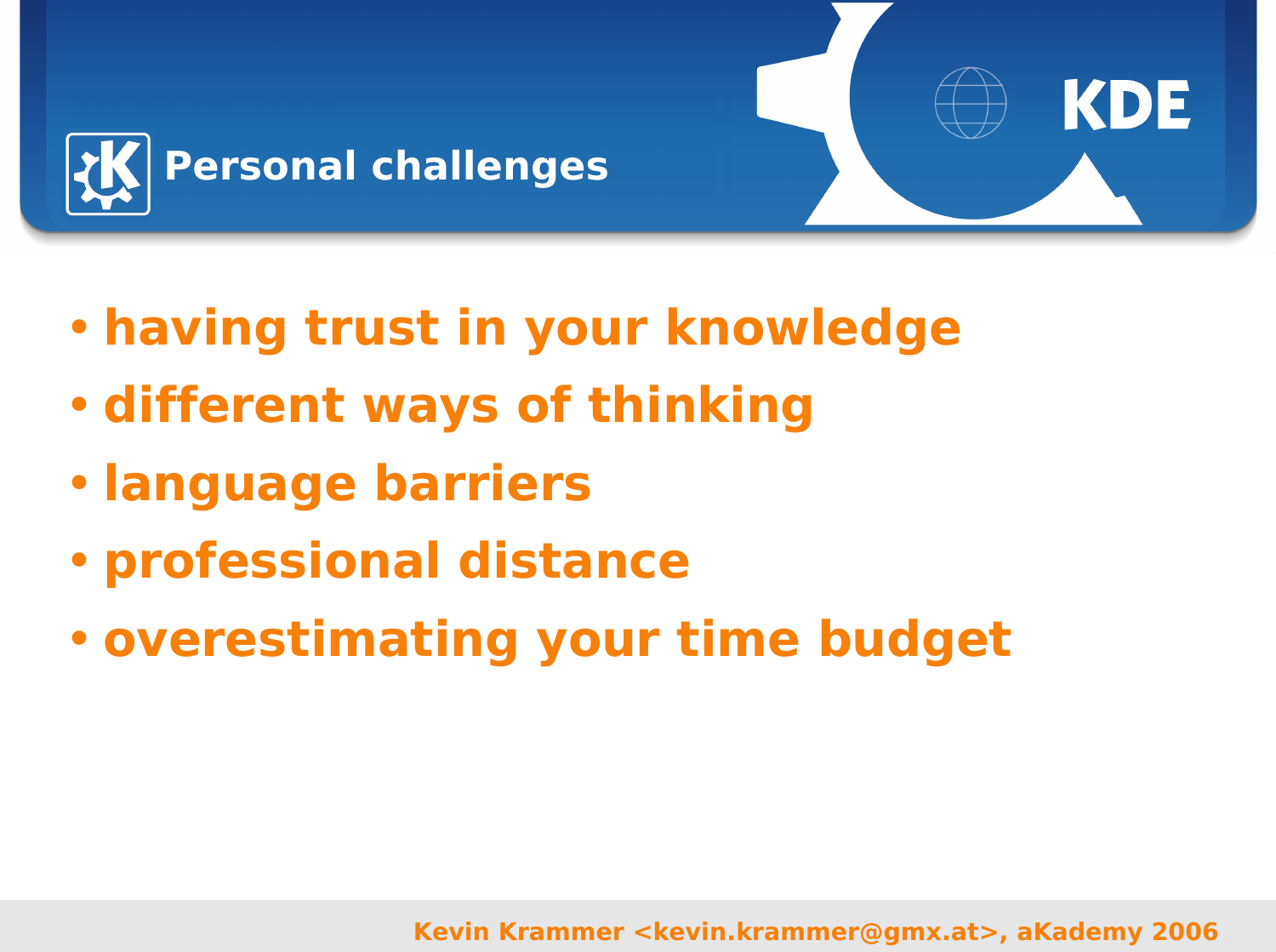

- **lots of users**
- **channels disconnected from each other**
- **unkown downstream modifications**
- **external services**
- **project boundaries not visible**
- **different communication preferences**
- **creators retreating**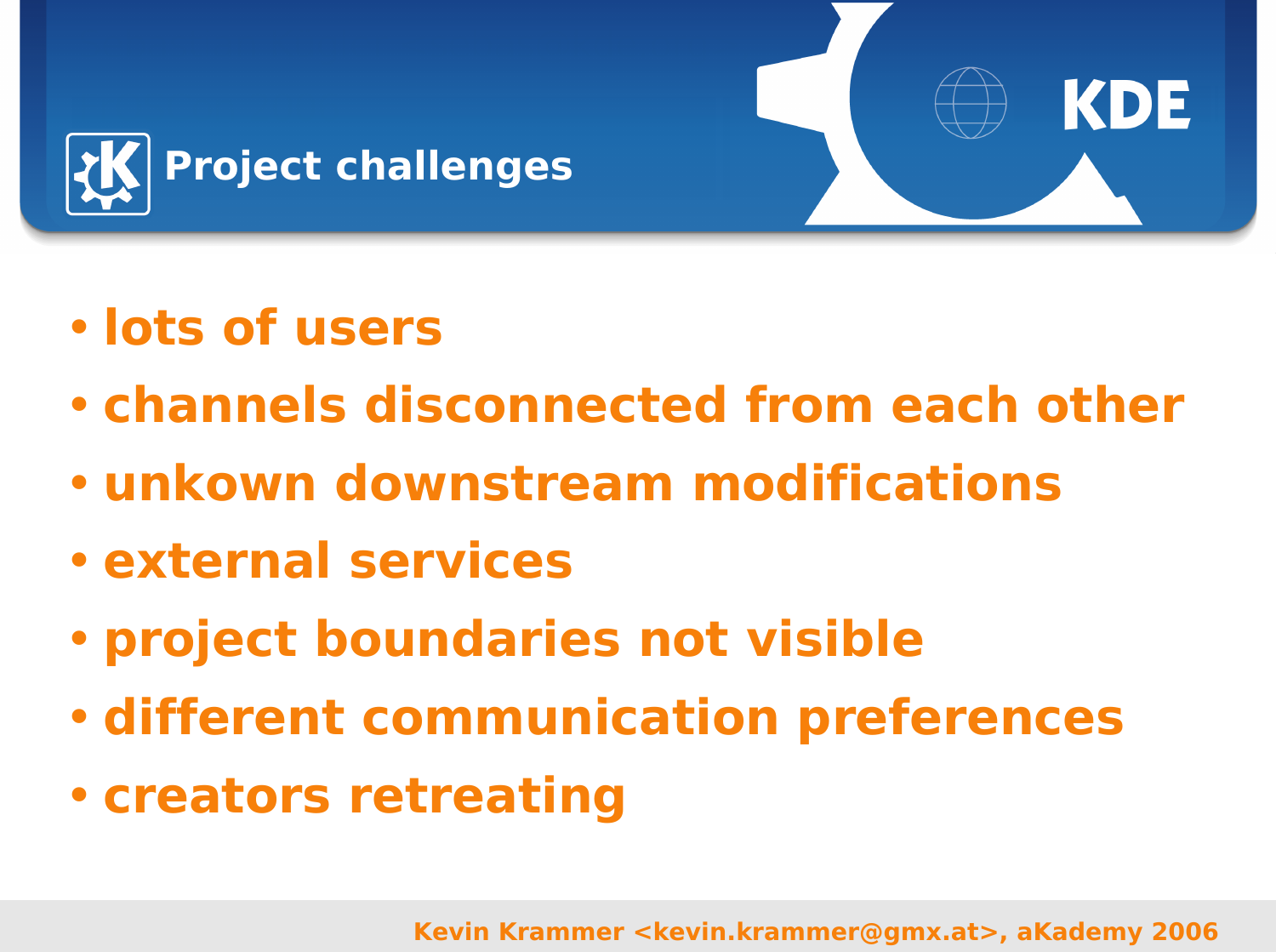

- **single sign-on**
- **easy delegation**
- **bridges between communication channels**
- **extraction of feedback for creators**
- **regional channels**